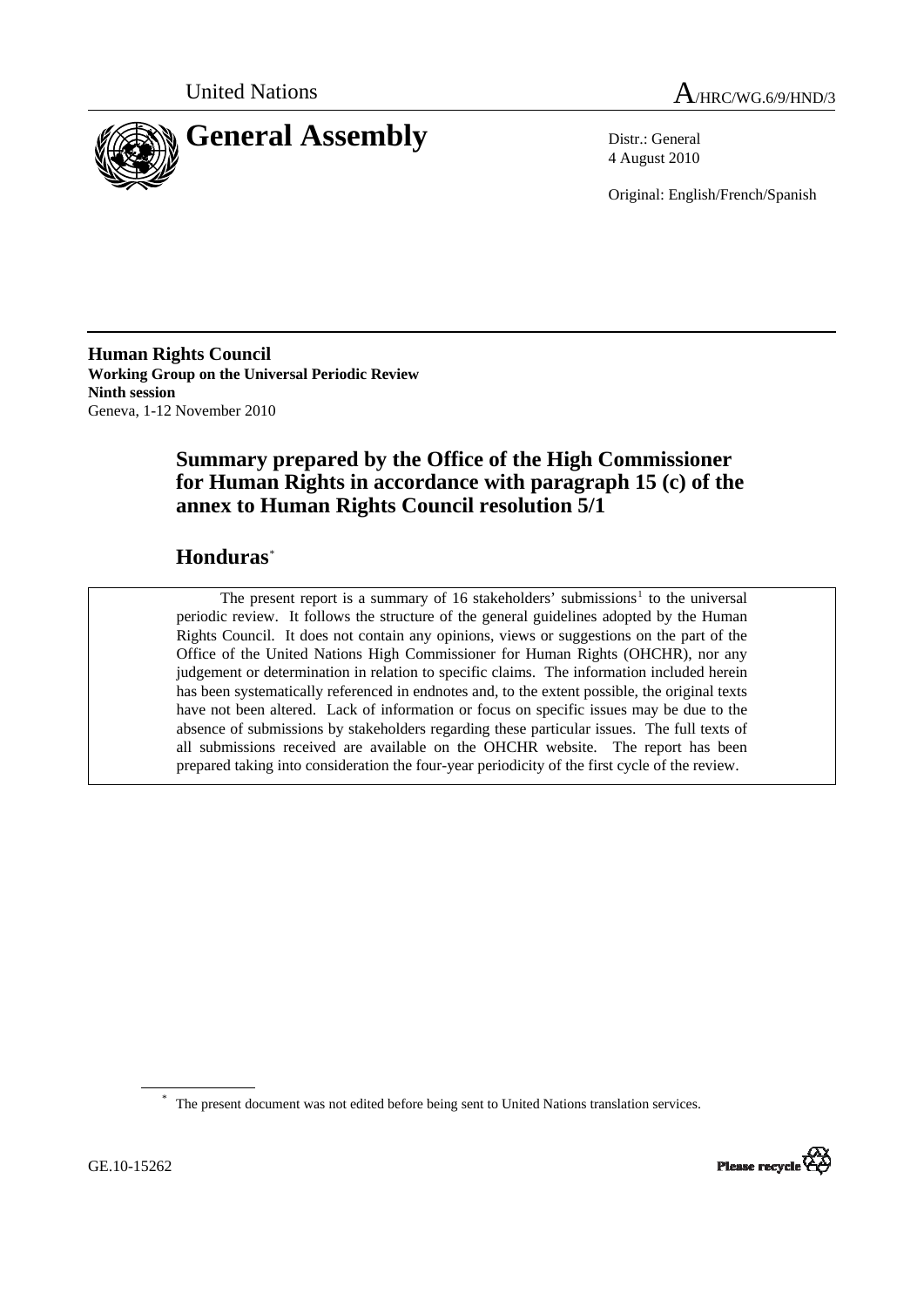## **I. Background and framework**

### **A. Scope of international obligations**

1. El Centro de Prevención, Tratamiento y Rehabilitación de las Víctimas de Tortura y sus Familiares (CPTRT), señaló que en materia de tortura y tratos crueles, inhumanos y degradantes, Honduras debe esforzarse en armonizar sus leyes nacionales, adoptar las recomendaciones de los órganos de Naciones Unidas e implementar mecanismos efectivos para monitorear los avances.<sup>[2](#page-13-1)</sup>

## **B. Constitutional and legislative framework**

2. On 28 June 2009, the Inter-American Commission on Human Rights, (IACHR), noted that the democratic and constitutional order was interrupted in Honduras.<sup>[3](#page-13-1)</sup> Given the hundreds of complaints it received on 28 June and thereafter alleging grave human rights violations, the IACHR granted precautionary measures and requested information on the risk that certain persons faced as a consequence of the coup d'état.<sup>[4](#page-13-1)</sup>

3. Invoking mechanisms recognized by the Inter-American Democratic Charter, the Organization for American States (OAS) General Assembly resolved, on 4 July 2009, to suspend the Honduran state from the exercise of its right to participate in the Organization. It further resolved to "reaffirm that the Republic of Honduras must continue to fulfill its obligations as a member of the Organization, in particular with regard to human rights; and to urge the Inter-American Commission on Human Rights to continue to take all necessary measures to protect and defend human rights and fundamental freedoms in Honduras".<sup>[5](#page-13-1)</sup> On 30 June, the IACHR asked to conduct an urgent visit to Honduras, which was agreed on 13 July by the Chief Justice of the Supreme Court of Honduras.

4. The IACHR visit took place between 17 and 21 August 2009. In its report of the visit the IACHR,<sup>[6](#page-13-1)</sup> which confirmed that since the coup d'état serious human rights violations had occurred, including killings, an arbitrary declaration of a state of emergency, suppression of public demonstrations through disproportionate use of force, criminalization of public protest, arbitrary detentions of thousands of persons, cruel, inhuman and degrading treatment and grossly inadequate conditions of detention, militarization of Honduran territory, a surge in incidents of racial discrimination, violations of women's rights, serious and arbitrary restrictions on the right to freedom of expression, and grave violations of political rights.<sup>[7](#page-13-1)</sup> The IACHR also established that the judicial remedies were ineffective in protecting human rights.<sup>[8](#page-13-1)</sup> The Commission therefore considered that the restoration of democratic institutions in Honduras was a condition *sine qua non* for the effective protection and observance of the human rights of all inhabitants of Honduras.<sup>[9](#page-13-1)</sup>

5. La Joint Submission 6 (JS6) señaló que Honduras vive un escenario de deterioro de la situación de los derechos humanos, tanto civiles y políticos, como económicos, sociales y culturales.[10](#page-13-1) El debilitamiento del Estado de Derecho reforzado por la ruptura del orden democrático en junio de 2009 devela las graves limitaciones institucionales para la promoción y protección de derechos, aunado a la falta de cumplimiento de las recomendaciones de los órganos de vigencia de tratados, lo que cierra un círculo de impunidad e indefensión generalizada.<sup>[11](#page-13-1)</sup>

6. La JS6 manifestó su preocupación por la existencia de disposiciones nacionales incompatibles con las normas internacionales, tal como la legislación que estimula la detención por "sospecha" tales como la tipificación de la asociación ilícita o la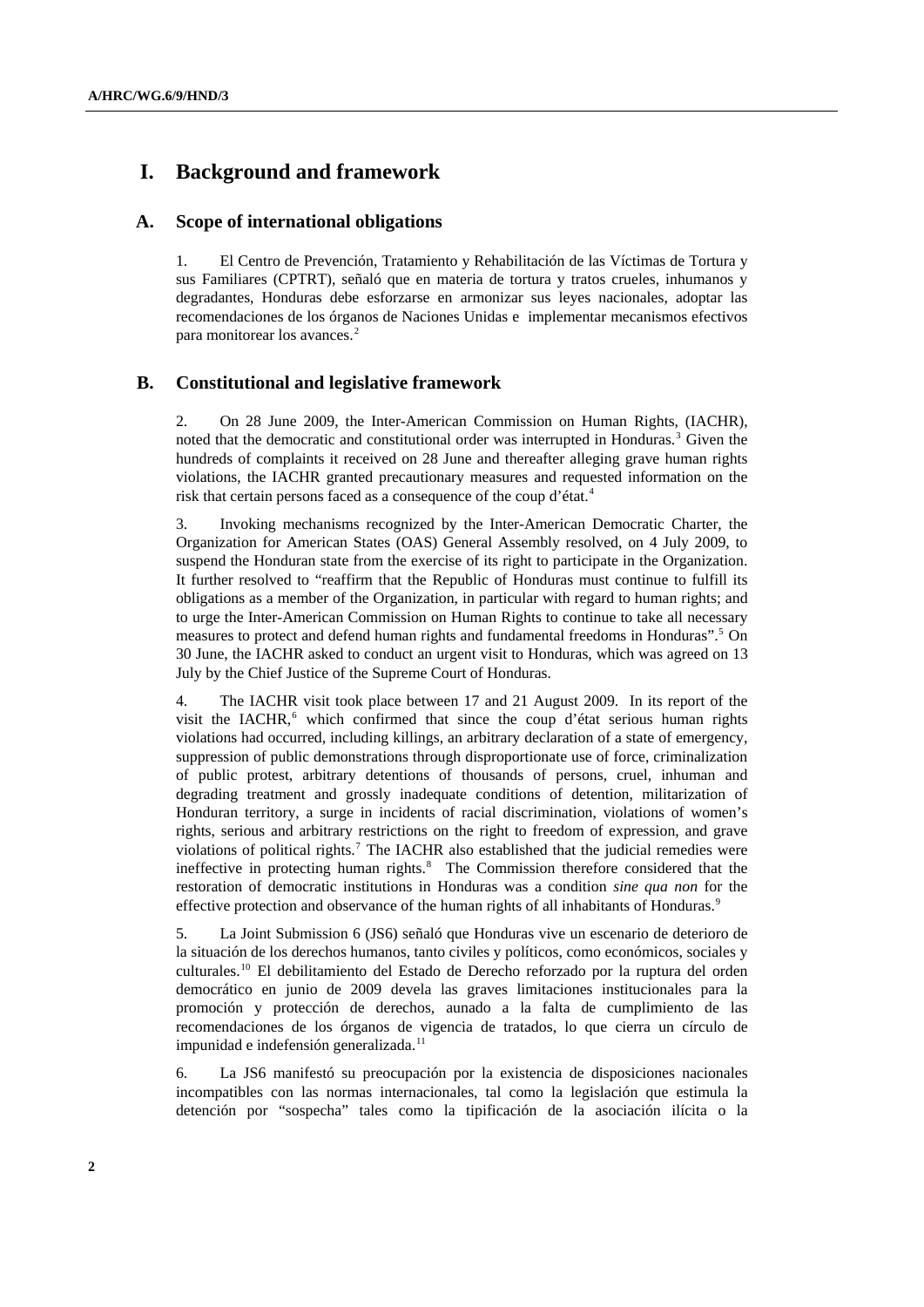criminalización de la protesta social a través de figuras como el delito de sedición, terrorismo y manifestación ilícita;<sup>[12](#page-13-1)</sup> la falta de tipificación del delito de desaparición forzada, la definición de los delitos de tortura, explotación sexual y el de discriminación, entre otros.[13](#page-13-1) CPTRT consideró necesario que se revise la definición de tortura y derogue toda legislación paralela sobre la penalización de la misma, en estricta conformidad con el CAT, incluvendo el compromiso de convertir el delito de tortura en imprescriptible.<sup>[14](#page-13-1)</sup>

7. La Coordinadora de Instituciones Privadas por los Derechos de la Niñez (COIPRODEN) señaló que existe legislación que sigue considerando al niño y la niña como objeto, tal como las reformas al Código Penal en su artículo 332 (Denominada Ley Antimaras) y La Ley de Policía y Convivencia Social, que contiene disposiciones especificas a la detención de "adolescentes" COIPRODEN indicó que en los años 2000, 2007 y 2010 se han intentado reformas para reducir la edad punible.<sup>[15](#page-13-1)</sup>

8. Reporters sans Frontières (RSF) a recommandé que la législation hondurienne soit adaptée aux standards internationaux en matière d'accès à l'information et de délits de presse.<sup>[16](#page-13-1)</sup>

9. Human Rights Watch (HRW) called on Honduras to adopt a comprehensive law on non-discrimination based on international human rights standards<sup>[17](#page-13-1)</sup> and; to revise the Law on Police and Social Affairs to eliminate ill-defined references to "morality" as well as other vague language that can be used to justify the discriminatory targeting of transgender people.[18](#page-13-1)

### **C. Institutional and human rights infrastructure**

10. CPTRT indicó que las instituciones del Estado encargadas de la protección de los derechos humanos poseen escasas partidas presupuestarias, circunstancia que les imposibilita desarrollar su labor efectivamente.<sup>[19](#page-13-1)</sup>

11. CPTRT indicó que Honduras debe tomar medidas para hacer del Comisionado Nacional de Derechos Humanos (CONADEH) un verdadero mecanismo de defensa de los derechos humanos, comenzando por el nombramiento de un nuevo Comisionado que a través de sus méritos cuente con la aceptación de la sociedad civil.<sup>[20](#page-13-1)</sup>

12. Amnesty International (AI) called on the Government to conduct -in liaison with an independent third party, such as the United Nations or the Inter-American Commission on Human Rights, and with the full participation of civil society- an evaluation of the effectiveness of the Office of the Human Rights Ombudsman with a view to strengthening its independence and ability to contribute to respect for human rights.<sup>[21](#page-13-1)</sup>

13. AI indicated that the Office of the Special Prosecutor for Human Rights and other prosecutors with mandates for investigating human rights violations require strengthening. $22$ 

## **D. Policy measures**

14. AI called on Honduras to establish a comprehensive national plan for human rights with the participation of all sectors of civil society.<sup>[23](#page-13-1)</sup>

15. The Instituto Internazionale Maria Ausiliatrice (IMMA) welcomed the adoption of the National Plan of Action for the Social Integration of Children and Women Dependent on the Street, but remained concerned about the high number of street children and by the lack of coordinated activities in this area.<sup>[24](#page-13-1)</sup> COIPRODEN señaló que Honduras ha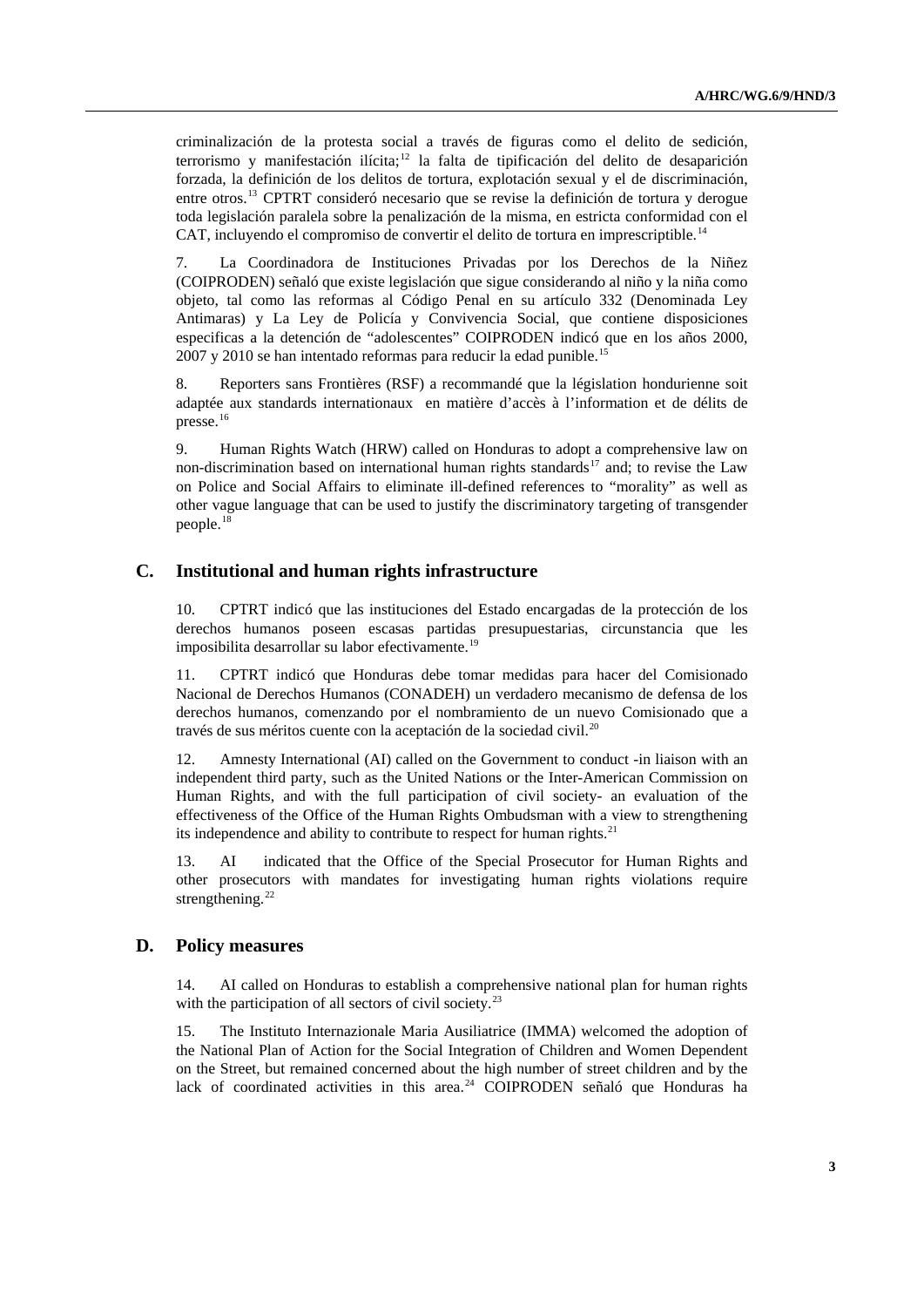avanzado en aprobar varias políticas públicas<sup>[25](#page-13-1)</sup> pero por la falta de presupuesto el impacto en la niñez es escaso o nulo.<sup>[26](#page-13-1)</sup>

## **II. Promotion and protection of human rights on the ground**

## **A. Cooperation with human rights mechanisms**

#### **1. Cooperation with treaty bodies**

16. COIPRODEN indicó que, a pesar de su obligación de rendir cuentas al Comité de los Derechos del Niño, el Estado sigue sin tener un mecanismo de recopilación de datos, invisibilizando la situación de niñez en el país.<sup>[27](#page-13-1)</sup>

#### **2. Cooperation with special procedures**

17. AI called on Honduras to issue a standing invitation to all UN and Inter-American Special Rapporteurs, in particular the UN Special Rapporteur on extrajudicial, summary or arbitrary executions; the UN Special Rapporteur on the independence of judges and lawyers; the UN Special Rapporteur on torture; the UN Special Rapporteur on violence against women; and the Rapporteur on Women and the Rapporteur on Freedom of Expression of the IACHR.<sup>[28](#page-13-1)</sup>

#### **3. Cooperation with the Office of the High Commissioner for Human Rights**

18. El Centro por la Justicia y el Derecho Internacional (CEJIL) indicó que la situación de derechos humanos merece la observación y el acompañamiento internacional en forma permanente, por lo que propuso el establecimiento de una Oficina local de la Alta Comisionada de las Naciones Unidas para los Derechos Humanos.[29](#page-13-1) La Joint Submission 5 (JS5) recomendó el establecimiento de una oficina permanente de la Alta Comisionada o en su defecto, crear y mantener una Comisión Especial integrada por miembros de la ONU y la OEA, que impulsen la creación y defensa de políticas públicas, que conlleven al compromiso del Estado a ejercer la promoción y protección de los Derechos Humanos.[30](#page-13-1)

### **B. Implementation of international human rights obligations**

### **1. Equality and non-discrimination**

19. JS6 indicó que los principales desafíos que enfrentan las mujeres son la implementación de políticas de igualdad de oportunidades, el incumplimiento de las cuotas de acceso a cargos públicos y la falta de difusión de información sobre la salud sexual y reproductiva.<sup>[31](#page-13-1)</sup>

20. COIPRODEN señaló que los niños y niñas en condiciones de pobreza son identificados como responsables de la violencia mientras que, paradójicamente, son quienes encaran la violencia de una manera más directa además de ser discriminados por el propio sistema de protección y de justicia, que carece de recursos para activar procesos de protección efectiva.[32](#page-13-1)

#### **2. Right to life, liberty and security of the person**

21. JS6 se refirió al incremento de la violencia social, organizada y política entre 2004 y 2009 y con posterioridad al derrocamiento presidencial en junio de 2009[.33](#page-13-1) Disidentes han salido al exilio por graves atentados a su vida y seguridad; según reportes citados por JS6 desde el 28 de junio a diciembre de 2009 se suscitaron unos 53 crímenes por razones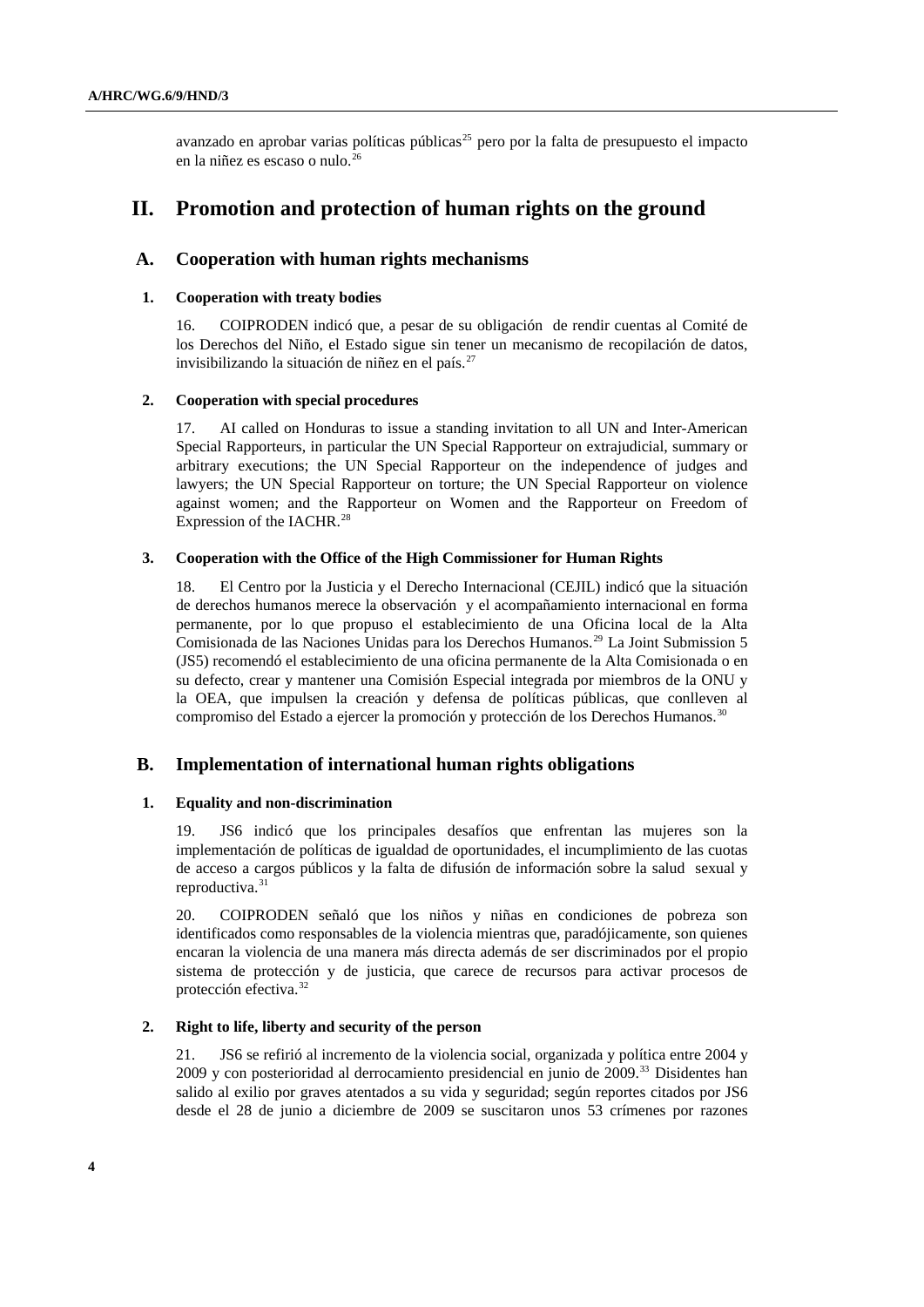políticas.[34](#page-13-1) El patrón de las muertes revela la utilización de posibles estructuras paramilitares.[35](#page-13-1) El perfil de las víctimas son dirigentes sindicales, miembros de gremios como el magisterial, las federaciones estudiantiles, defensores de derechos humanos, líderes de partidos políticos de izquierda y periodistas en oposición al golpe de Estado.<sup>[36](#page-13-1)</sup>

22. AI expressed serious concern at the disproportionate and excessive use of force by the police and military to suppress opposition and, in particular, by the methods employed by the police in response to the widespread demonstrations which occurred since 28 June 2009, in the months following the coup d'état.<sup>[37](#page-13-1)</sup> AI recommended ensuring police officials are trained and accountability mechanisms strengthened in accordance with the UN Code of Conduct for Law Enforcement Officials and UN Basic Principles on the Use of Force and Firearms by Law Enforcement Officials.<sup>[38](#page-13-1)</sup>

23. JS6 indicó que después del golpe de Estado miles de personas fueron arbitrariamente detenidas<sup>[39](#page-13-1)</sup> y se habilitaron centros ilegales de detención.<sup>[40](#page-13-1)</sup> JS6 también se refirió al incremento de detenciones arbitrarias y falta de control judicial,<sup>[41](#page-13-1)</sup> indicando que los sectores más afectados son la juventud, la población LGTBI, los inmigrantes y la disidencia ideológica al gobierno.[42](#page-13-1) CEJIL indicó que se hace necesario implementar un mecanismo para controlar la legalidad de las detenciones y derogar la normativa que posibilita continuar con estas prácticas.<sup>[43](#page-13-1)</sup>

24. El Comité de Familiares de Detenidos Desaparecidos en Honduras (COFADEH) expresó su preocupación por las detenciones ilegales, allanamiento de morada, tortura psicológicas, abuso de autoridad y otras violaciones a los derechos humanos cometidas por el Ejército y Policía en los asentamientos campesinos en el Valle de Aguan, Departamento de Colón.<sup>44</sup> También informó acerca de las muertes de miembros de cooperativas. COFADEH solicitó que se lleve a cabo una investigación independiente, exhaustiva e imparcial con el propósito de identificar a los responsables.<sup>[45](#page-13-1)</sup>

25. According to Joint Submission 1 (JS1) physical attacks against journalists, human rights defenders and non governmental organizations have been increasing in recent years, especially since the beginning of 2010.<sup>[46](#page-13-1)</sup>

26. CPTRT se refirió a la existencia de actos de tortura y tratos crueles, inhumanos y degradantes, como una práctica común e impune aplicada por la Policía Nacional y el Ejército, que se ha exacerbado con el golpe de estado.<sup>[47](#page-13-1)</sup> CPTRT señaló que es necesario que se convoque a los miembros del Comité Nacional de Prevención de la Tortura, de acuerdo a la ley del Mecanismo Nacional de Prevención de la Tortura aprobada en 2008, y que se dote a esta institución de presupuesto adecuado para que pueda comenzar a funcionar.[48](#page-13-1) CPTRT indicó que Honduras debe declarar públicamente su repudio a la tortura, crear una política de prevención y elaborar una estrategia de sensibilización social.<sup>[49](#page-13-1)</sup>

27. CPTRT señaló que si bien es cierto que tras la adopción de un nuevo Código de Procedimiento Penal se experimentó un cierto alivió en la situación de hacinamiento en las prisiones, persiste una alta proporción y larga duración de reclusos en prisión preventiva, junto con la facilidad de los reclusos para conseguir armas de fuego y estupefacientes sigue siendo un hecho preocupante.<sup>[50](#page-13-1)</sup> CPTRT recomendó agilizar la aprobación de la Ley Penitenciaria y respetar los aspectos esenciales del anteproyecto como, entre otros, la creación del Instituto Nacional Penitenciario.<sup>[51](#page-13-1)</sup> CPTRT indicó que se deben adecuar las condiciones carcelarias a los estándares internacionales, a través de la aplicación de las Reglas Mínimas de Naciones Unidas para el Tratamiento de los Reclusos.<sup>5</sup>

28. According to HRW, following the 2009 coup, international and national human rights organizations documented gender-based violence against women by State agents and private third parties.<sup>[53](#page-13-1)</sup>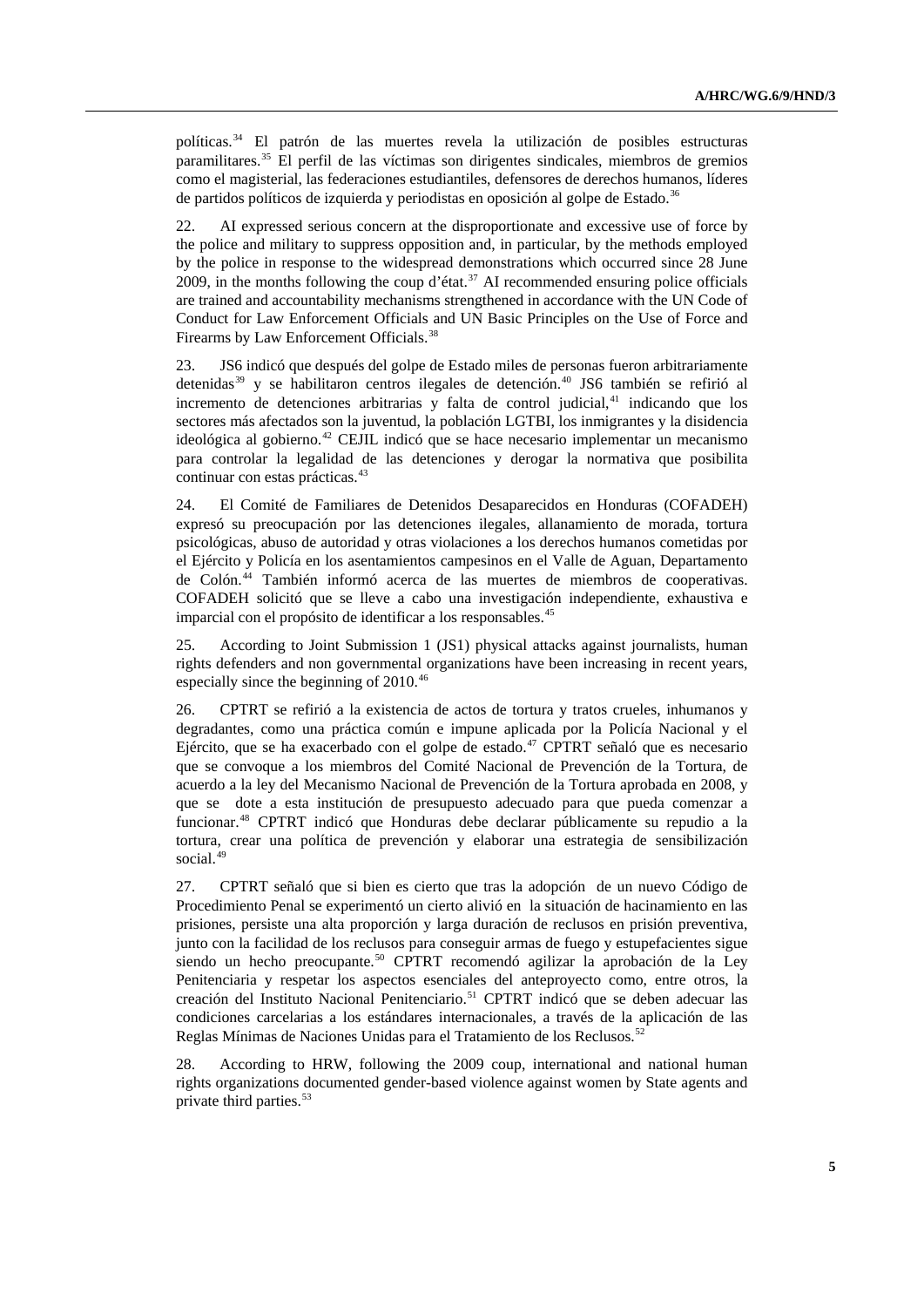29. JS6 se refirió al incremento de femicidios, 54% de los cuales se producen por intermedio del sicariato.<sup>[54](#page-13-1)</sup> JS6 añadió que la respuesta institucional a la violencia doméstica es débil, e hizo notar la falta de presupuesto para la implementación del Plan Nacional contra la Violencia hacia la mujer (2006-2010), la falta de refugios estatales y juzgados de violencia doméstica, los cuales solo existen en dos ciudades del país.<sup>[55](#page-13-1)</sup>

30. COIPRODEN indicó que el derecho a la vida, la libertad y la integridad de niñas, niños y adolescentes es amenazado por el abuso de poder adulto y estatal, el control y la represión ha aumentado durante el último año. De acuerdo con COIPRODEN, entre los meses de julio 2009 a enero 2010 se reportaron un promedio de 15.57 muertes de niños mensualmente.<sup>[56](#page-13-1)</sup>

31. IIMA noted that youths related to gangs experience terrible detention conditions**. [57](#page-13-1)**

32. The Global Initiative to End All Corporal Punishment of Children (GIEACPC) noted that corporal punishment is lawful in the home.<sup>[58](#page-13-1)</sup> The GIEACPC indicated that corporal punishment was explicitly prohibited in schools by the Public Education Code and the General Public Education Act. The prohibitions are however not reiterated in more recent laws.[59](#page-13-1) As noted by GIEACPC, in the penal system, corporal punishment is unlawful as a sentence for crime but is not explicitly prohibited as a disciplinary measure in penal institutions.<sup>[60](#page-13-1)</sup> Corporal punishment is lawful in alternative care settings.<sup>[61](#page-13-1)</sup>

33. COIPRODEN indicó que se estima que alrededor de 10,000 niñas(os) son víctimas de la explotación sexual comercial en sus diferentes modalidades en las diferentes regiones y fronteras del país.<sup>[62](#page-13-1)</sup>

34. COIPRODEN informó que se ha diseñado un protocolo para la repatriación asistida de niños/as y adolescentes victimas y vulnerables a la trata, pero su aplicación no es efectiva para garantizar la debida protección y atención de las victimas.<sup>[63](#page-13-1)</sup>

35. La Red Lésbica Cattrachas (RLC) se refirió a asesinatos de mujeres trans, defensores de derechos humanos y directivos de la comunidad lésbica, gay, trans-sexual, travesti, bisexual e intersex.<sup>[64](#page-13-1)</sup>

36. HRW reported that lesbian, gay, bisexual, and transgender (LGBT) are often victims of violence, and that their complaints go unanswered.<sup>[65](#page-13-1)</sup> HRW recommended to issue a written directive from the Ministry of Security to all law enforcement institutions reaffirming that violence, abuse, and discrimination against women and LGBT people based on gender identity or expression, as well as sexual orientation, will not be tolerated.<sup>66</sup>

37. HRW referred to the use of the Law on Police and Social Affairs to detain transgender women for violating "public morality." HRW noted that there is no definition in the law of what public morality means or cases before the courts that help to define it in a concrete manner.<sup>[67](#page-13-1)</sup> HRW recommended to conduct independent, impartial, and effective investigations into acts of extortion and unlawful use of force against transgender people and women by law enforcement officials.<sup>[68](#page-13-1)</sup>

38. IMMA noted that there are approximately 10.000 street children in cities such as Tegucigalpa and San Pedro Sula. These children lack the most basic human rights, including an adequate standard of healthcare, food, housing and education.<sup>[69](#page-13-1)</sup>

#### **3. Administration of justice, including impunity and the rule of law**

39. AI recommended to ensure that immediate, independent, transparent and thorough investigations are conducted into all reports of human rights violations since 28 June 2009, bringing those responsible to justice in proceedings which meet international fair trial standards; to provide reparation to the victims of abuses, based on the principles of restitution, compensation, rehabilitation, satisfaction and guarantees of non-repetition; to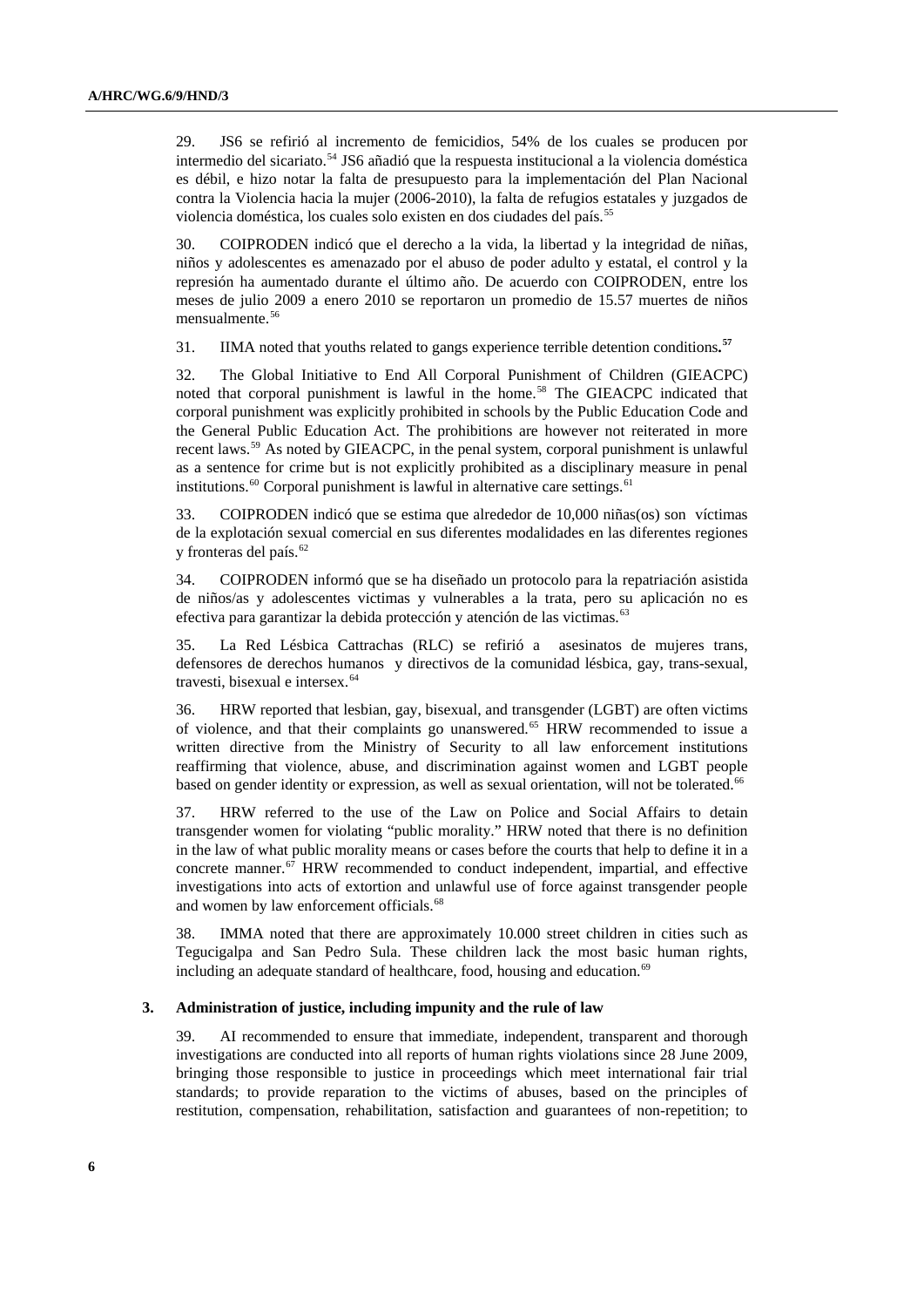ensure that police and military authorities cooperate fully with judicial investigations into human rights violations, including by providing full information and access to records and personnel.[70](#page-13-1)

40. Reporters sans Frontières a recommandé que justice soit rendue dans les récentes affaires d'assassinat de journalistes et qu'une véritable commission de la vérité soit mise en place à la suite de la répression née du coup d'État du 28 juin 2009.<sup>[71](#page-13-1)</sup>

41. AI reported that some judges viewed as critical of the de facto authorities have experienced a series of arbitrary transferrals and disciplinary proceedings. Members of the organization "Judges for Democracy", which works to promote judicial independence and principles of fairness and transparency in legal proceedings, were among those targeted.<sup>[72](#page-13-1)</sup>

42. CPTRT señaló que existe una falta de independencia del poder judicial y de los órganos encargados de investigar acciones criminales como la tortura y los tratos crueles, inhumanos y degradantes.<sup>[73](#page-13-1)</sup> CPTRT indicó que resultaba preocupante la reciente derogación por parte del Congreso del Decreto 287-2009<sup>[74](#page-13-1)</sup> que buscaba la creación de una Dirección Técnica de Investigación Criminal, adscrita al Ministerio Público e independiente de la Policía Nacional y recomendó que éste se reinstaurara.<sup>75</sup>

43. JS5 recomendó exigir a la Corte Suprema de Justicia que se impulsen procesos transparentes e imparciales de selección, nombramiento y ascenso de jueces y juezas, y de evaluación para lograr la depuración del órgano judicial. JS5 recomendó exigir al Fiscal General de la República el respeto a la carrera de fiscal y el impulso efectivo de las investigaciones de todas las denuncias sobre violaciones a derechos humanos recibidas a partir del 28 de junio del 2009.<sup>[76](#page-13-1)</sup>

44. JS5 recomendó que se impulsen procesos de capacitación en derechos humanos a policías, jueces y fiscales y sobre la jurisprudencia internacional al respecto; la aprobación de una Ley del Consejo de la Judicatura que haga efectiva la separación de las funciones judiciales de las administrativas y que fortalezca la independencia del Poder Judicial.<sup>[77](#page-13-1)</sup>

45. JS6 se refirió a la impunidad histórica que viene afectando juicios por desaparición forzada de los años 80, asesinatos extrajudiciales de niños y adolescentes, así como crímenes contra ambientalistas e indígenas por el derecho a la tierra y los recursos naturales.[78](#page-13-1)

46. JS6 indicó que la Comisión de la Verdad ha sido rechazada por las organizaciones nacionales e internacionales de derechos humanos. No ha existido concertación ni diálogo con sociedad civil, tampoco transparencia en la elección de los Comisionados y no hay una posición clara sobre los alcances de su mandato respecto a la investigación de violaciones a derechos humanos.[79](#page-13-1)

47. CPTRT resaltó la importancia de la pronta aprobación de la ley sobre reparación integral a las víctimas de violaciones de derechos humanos y de su respectivo reglamento.<sup>[80](#page-13-1)</sup>

48. JS6 resaltó que las violaciones de derechos humanos se cometen bajo un escenario de tolerancia y alta politización de instancias garantes como el Comisionado Nacional, el Ministerio Público, el Poder Judicial y la Sala Constitucional de la Corte Suprema de Justicia, lo que ha dado como resultado la impunidad e indefensión por ineficacia de recursos como el *amparo, habeas corpus* o la denuncia penal.<sup>[81](#page-13-1)</sup> Además hizo referencia a la promulgación de *leyes de auto amnistía* de redacción ambigua después del golpe de Estado y que han sido aplicadas, a favor de quienes han dirigido y ejecutado violaciones a derechos humanos.<sup>[82](#page-13-1)</sup>

49. HRW recommended to urge the Government to ensure respect for and protection of the human rights of all detainees, including guarantees to due process.<sup>83</sup>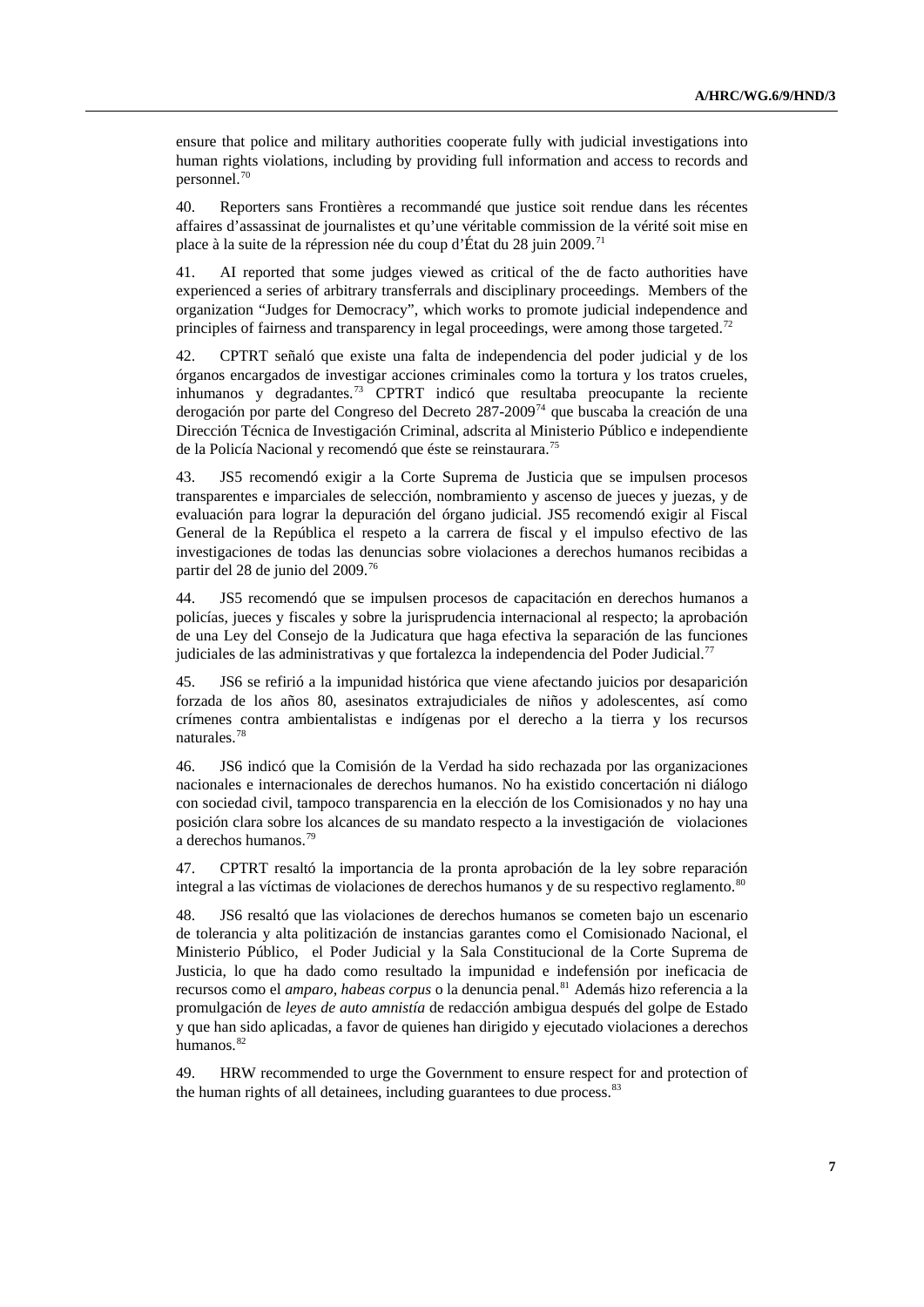50. IIMA remained deeply concerned by the sharp increase of children deprived of their liberty, due to the adoption of the new anti *maras* measures, such as article 332 of the Penal Code, which contemplates the offence of "illicit association".<sup>[84](#page-13-1)</sup>

51. CEJIL indicó que deben rechazarse las propuestas dirigidas a disminuir la edad penal punible de 18 a 16 años así como la implementación de políticas de mano dura que criminalizan la pobreza y la juventud.<sup>[85](#page-13-1)</sup>

52. AI recommended to ensure the strengthening and effectiveness of the witness protection programme.<sup>[86](#page-13-1)</sup>

#### **4. Freedom of expression, association and peaceful assembly**

53. AI called on Honduras to recognize and support the key role of human rights defenders in accordance with the UN Declaration on the Right and Responsibility of Individuals, Groups and Organs of Society to Promote and Protect Universally Recognized Human Rights and Fundamental Freedoms.<sup>[87](#page-13-1)</sup>

54. JS1 noted that Executive Order No. 16-2009 issued by the de facto government, derogated from diverse constitutional rights, among them the right to freedom of expression. From 28 June to 15 November 2009, violations of the right to freedom of expression and access to information were registered.<sup>[88](#page-13-1)</sup> AI called on Honduras to ensure that journalists, opinion formers and members of the opposition are free to express their criticisms and views and to put an end to the intimidation of those who opposed the coup.<sup>[89](#page-13-1)</sup>

55. JS6 indicó que se identifica un patrón de intimidación a periodistas en razón de su oficio, o por tener una opinión editorial contraria al gobierno de turno.<sup>[90](#page-13-1)</sup> JS6 resaltó que algunas figuras jurídicas son ambiguas pues criminalizan el trabajo de la prensa como son la difamación, injuria o calumnia y las faltas relativas a la emisión del pensamiento en el Código Penal; así como la Ley marco del sector de Telecomunicaciones que concede al Estado facultades jurídicas para revocar o cancelar licencias de emisión audiovisual por motivos de seguridad nacional.<sup>[91](#page-13-1)</sup>

56. JS1 indicated that Honduras suffers from severe media concentration that is not effectively regulated.<sup>[92](#page-13-1)</sup>

57. JS1 reported that the implementation of the Transparency and Access to Public Information Law has faced numerous obstacles. Many state institutions have not complied with the publication of the minimum information required by the law. $93$ 

#### **5. Right to work and to just and favourable conditions of work**

58. JS5 hizo referencia a las condiciones de precariedad laboral en las maquilas e indicó que Honduras debe implementar políticas públicas conducentes a la inspección y mejoramiento de las condiciones de trabajo, higiene y de la seguridad social.<sup>[94](#page-13-1)</sup>

59. CEJIL indicó que Honduras debe diseñar, implementar y evaluar regularmente una política pública para la prevención de los accidentes laborales por el ejercicio de la actividad de pesca mediante el buceo, garantizar el derecho a la seguridad social y que se tomen medidas para que los buzos puedan acceder a la justicia en caso de sufrir accidentes laborales.<sup>[95](#page-13-1)</sup>

#### **6. Right to social security and to an adequate standard of living**

60. IMMA indicated that approximately 53% of the population resides in rural areas and it is estimated that 75% of the rural population lives below the poverty line and is unable to meet basic needs.<sup>[96](#page-13-1)</sup>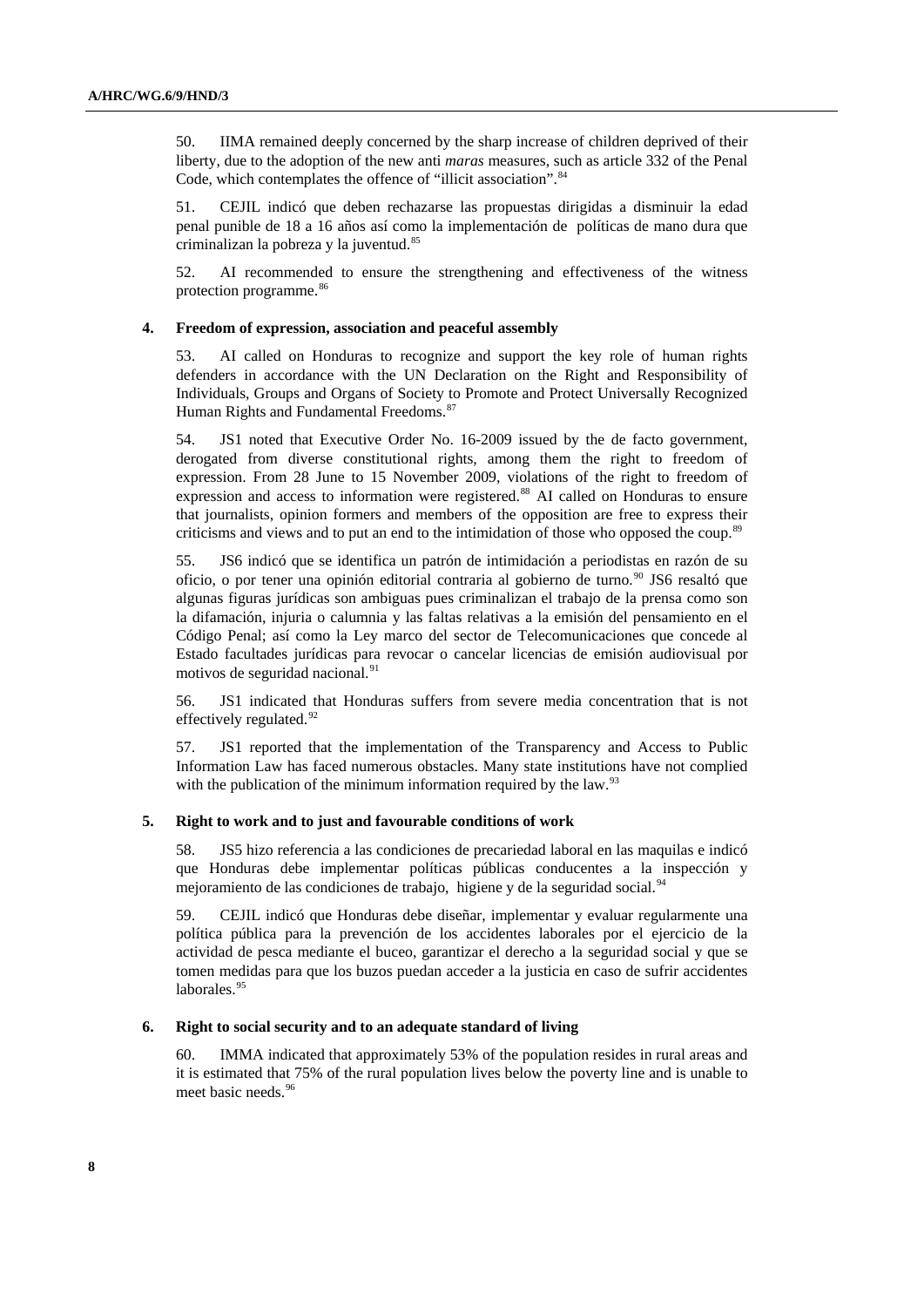61. COIPRODEN señaló que Honduras presenta datos de inequidad social y económica alarmantes; 61.8% de la población vive en la pobreza y 42.5% vive en la pobreza extrema.[97](#page-13-1) La situación de pobreza infantil crónica, rural y feminizada empeora la problemática de salud.[98](#page-13-1) JS6 se refirió a los altos niveles de polarización y conflictividad al interior de la sociedad hondureña, particularmente los originados por la desigual distribución del ingreso, la tierra y los recursos naturales.<sup>[99](#page-13-1)</sup>

62. JS6 indicó que se sigue penalizando el aborto terapéutico y en casos de embarazo resultante de violación e incesto, además que las víctimas no gozan de un sistema efectivo de protección y rehabilitación, ni tienen acceso a la anticoncepción de emergencia que fue prohibida mediante decreto del régimen de facto.<sup>[100](#page-13-1)</sup>

63. La Joint Submission No. 4 (JS4) hizo referencia a la amenaza contra el ecosistema y la población del municipio de Omoa, en relación con las operaciones de una mega terminal para la descarga de gas licuado del petróleo, las cuales ponen en riesgo a 8,000 habitantes y visitantes.<sup>[101](#page-13-1)</sup>

#### **7. Right to education and to participate in the cultural life of the community**

64. COIPRODEN señaló que hay avances en materia legislativa orientados a garantizar el derecho a la enseñanza primaria gratuita y universal, lo que ha contribuido a un incremento de las tasas netas y brutas de matricula en la educación básica.<sup>[102](#page-13-1)</sup>

65. IMMA recommended to ensure equal access to quality education, literacy, healthcare and facilities; to provide subsidies for families and implement a program to reduce the poverty level among the communities of indigenous people; to devote more and bettertargeted resources to education in the national budget; and to strengthen controls over public schools.<sup>[103](#page-13-1)</sup>

66. COIPRODEN indicó que a pesar de contar con políticas públicas de educación para niños/as y jóvenes con discapacidad, aun no se abren las puertas de los centros educativos a dichos niños/as y no se están capacitando a los maestros y maestras.<sup>[104](#page-13-1)</sup>

#### **8. Minorities and indigenous peoples**

67. Cultural Survival (CS) indicated that Honduras's indigenous people risk loss of their ancestral homelands and their natural resource base and face violence and intimidation.[105](#page-13-1) CS indicated that Honduras must take a stronger stand against the illegal logging industry; mitigate the negative effects of hydroelectric projects and tourism on indigenous groups, and ensure that a voice is given to the indigenous populations affected by these projects. CS recommended to re-evaluate the PATH Project and respond to indigenous concerns with the privatization of communal lands; and strengthen the rule of law to provide a safe environment for indigenous groups to enjoy their rights to freedom of speech and expression without fear of hostility.<sup>[106](#page-13-1)</sup>

68. IMMA recommended to provide bilingual education; to implement school curricula with Aboriginal Studies in order to instil into the population the recognition of the indigenous culture as a national heritage; to ameliorate the access to school for indigenous children and children living in rural areas. $107$ 

#### **9. Migrants, refugees and asylum-seekers**

69. COIPRODEN indicó que existe un sub-registro importante de niños, niñas y adolescentes migrantes, especialmente de aquellos en condición irregular.<sup>[108](#page-13-1)</sup>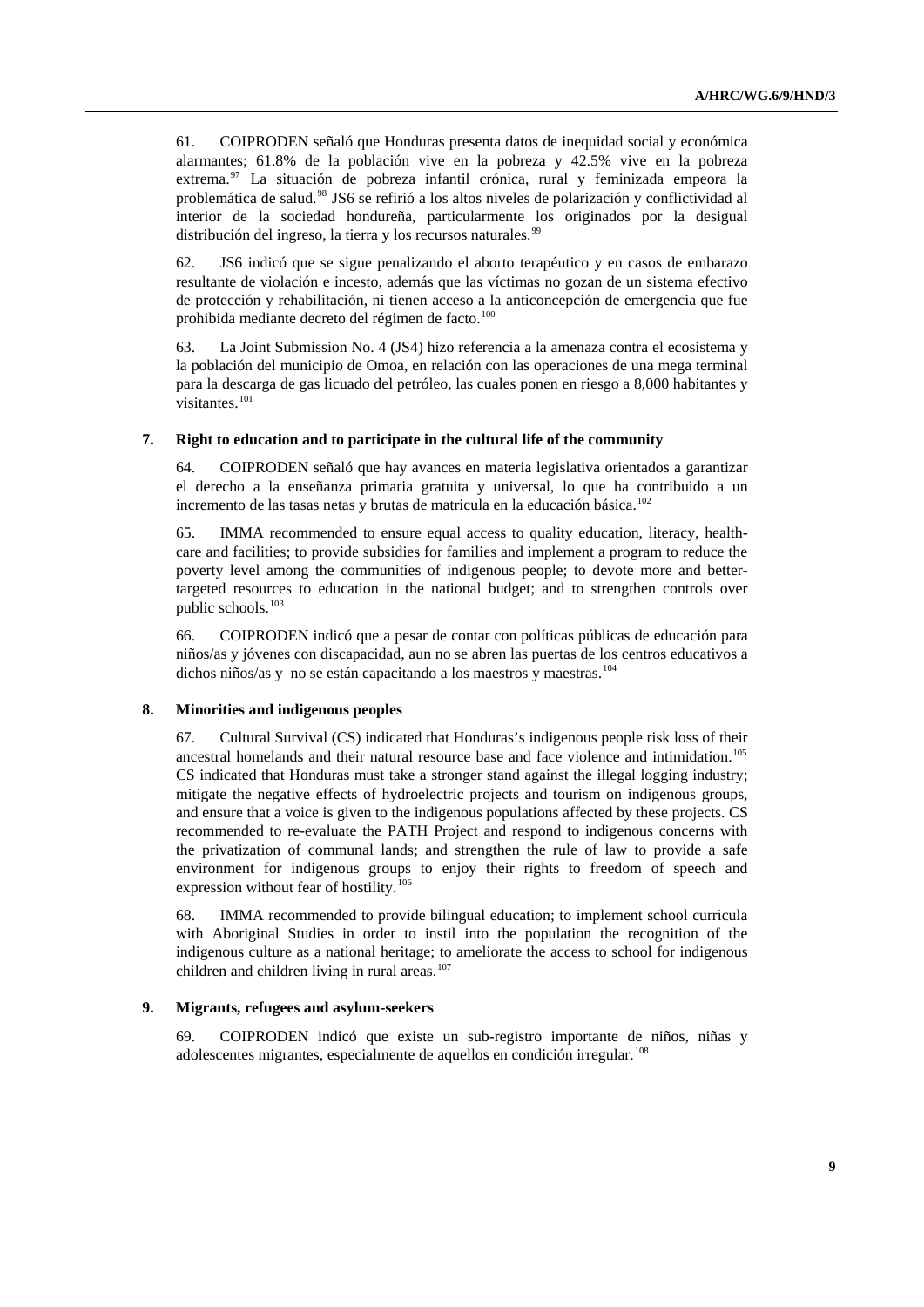## **III. Achievements, best practices, challenges and constraints**

N/A

## **IV. Specific recommendations for follow-up**

70. JS6 indicó que en 2005 se creó una Comisión Interinstitucional de Derechos Humanos encargada de implementar las recomendaciones de los organismos y mecanismos internacionales con competencias para impulsar la armonización legislativa, el seguimiento a medidas cautelares decretadas por la Comisión Interamericana de Derechos Humanos, el dictado de recomendaciones a la administración pública, entre otras.<sup>[109](#page-13-1)</sup> La Comisión sin embargo, carece de reglamentación clara, sus recomendaciones no tienen carácter vinculante y carece de personal propio y permanente.<sup>[110](#page-13-1)</sup>

71. CEJIL considera que Honduras debe cumplir con las medidas de reparación ordenadas por la Corte Interamericana de Derechos Humanos, así como establecer una política para la protección de los defensores (as) de derechos humanos<sup>[111](#page-13-1)</sup> y un mecanismo para cumplir con las medidas de protección ordenadas por la Comisión y la Corte Interamericanas de Derechos Humanos.<sup>[112](#page-13-1)</sup>

72. CPTRT indicó que Honduras ha fallado en la implementación de los diversos instrumentos internacionales de protección de los derechos humanos ratificados y en la adopción de las recomendaciones que los órganos de protección de derechos humanos han realizado respecto a la tortura y tratos crueles, inhumanos y degradantes.<sup>[113](#page-13-1)</sup>

# **V. Capacity-building and technical assistance**

N/A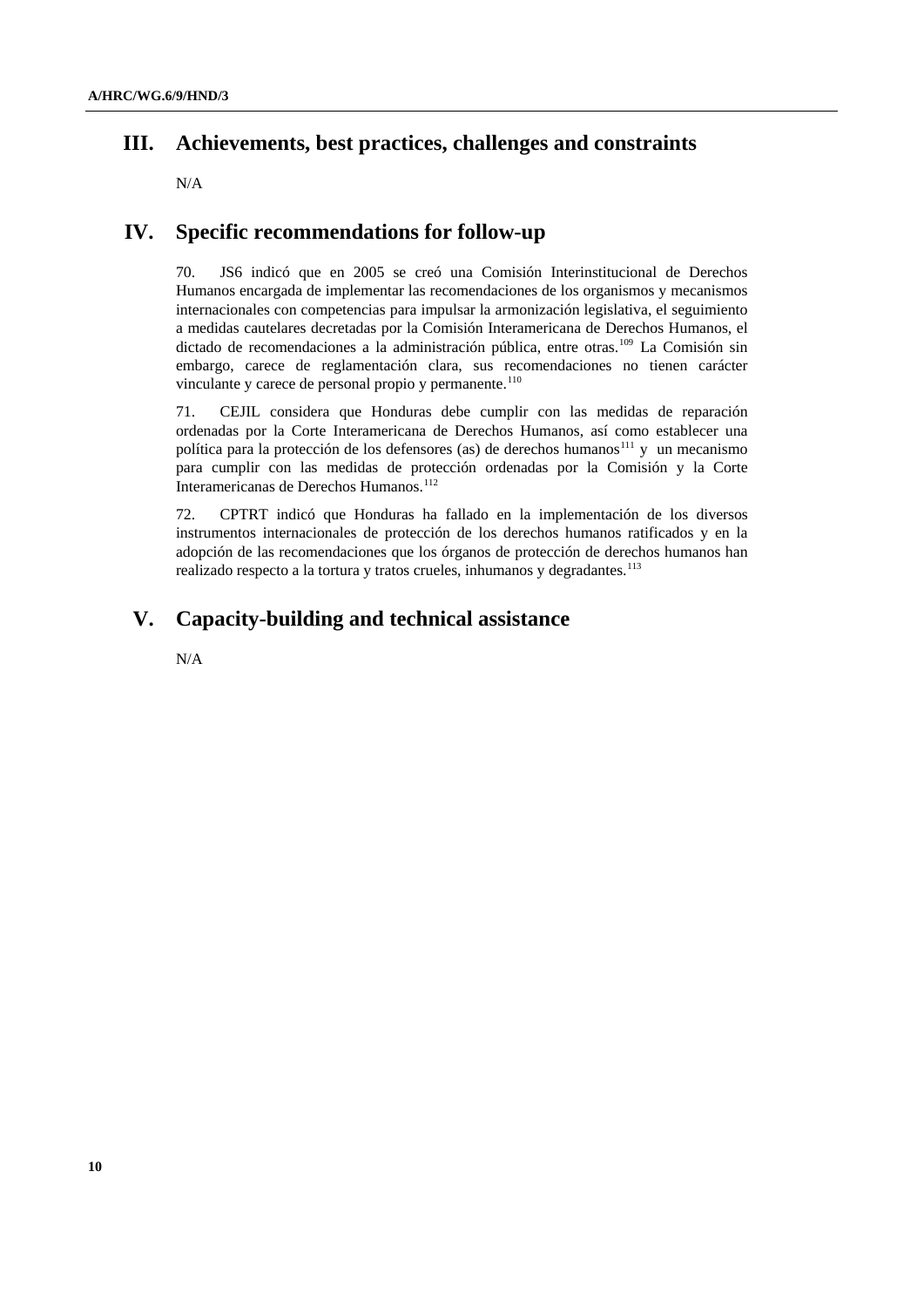## *Notes*

 $1$  The stakeholders listed below have contributed information for this summary; the full texts of all original submissions are available at: [www.ohchr.org.](http://www.ohchr.org/) (One asterisk denotes a non-governmental organization in consultative status with the Economic and Social Council).

| Civil society    |                                                                                                                                                         |
|------------------|---------------------------------------------------------------------------------------------------------------------------------------------------------|
| AI               | Amnesty International <sup>*</sup> , London (United Kingdom);                                                                                           |
| Art19-C-Libre    | Joint submission No.1 - Article 19, United Kingdom and Committee for Free                                                                               |
|                  | Expression (C-Libre) in Honduras;                                                                                                                       |
| <b>CEJIL</b>     | Centro por la Justicia y el Derecho Internacional, Honduras;                                                                                            |
| <b>COFADEH</b>   | Comité de Familiares de Detenidos Desaparecidos en Honduras, Tegucigalpa,                                                                               |
|                  | Municipio del Distrito Central, Honduras;                                                                                                               |
| <b>COIPRODEN</b> | Joint submission No. 2 - Coordinadora de Instituciones Privadas por los<br>Derechos de la Niñez. Suscriben como miembros: Aldeas Infantiles (S.O.S.),   |
|                  | APANJE, Asociación Nuevo Amanecer, Asociación Brigadas de Amor                                                                                          |
|                  | Cristiano (Hogar Renacer), Asociación Compartir, Asociación Hondureña de<br>Apoyo al Autista (APOAUTIS), Asociación Juventud Renovada (Hogar            |
|                  | Diamante), Asociación Libre Expresión, Asociación para una Sociedad más<br>Justa. (ASJ), Asocian Cristiana de Jóvenes (A.C.J.), Casa Alianza de         |
|                  | Honduras, Casa del Niño, Casa Domingo, Centro de Formación, Capacitación                                                                                |
|                  | y Gestión Social (CENFODES), Centro San Juan Bosco, Fundación Abrigo,<br>Fundación Desarrollo, Amistad y Respuesta (FUNDAR), Fundación                  |
|                  | Hondureña de Rehabilitación e Integración del Limitado (FUHRIL), GOAL,                                                                                  |
|                  | Hogar San Jerónimo Emiliano, Instituto Psicopedagógico "Juana Leclerc",                                                                                 |
|                  | K.N.H. Honduras, Médicos sin Fronteras, Muchachas Guías de Honduras,<br>Nuestros Pequeños Hermanos, Olimpiadas Especiales, ONG-GAVITOA,                 |
|                  | PREPACE, Prevención de Discapacidades (Pre-Natal Honduras), Proyecto                                                                                    |
|                  | Alternativas y Oportunidades, Proyecto Victoria, REPAHDEG, puerta al Mundo,<br>Save The Children Honduras, Visión Mundial Honduras. Colaboradores: Plan |
|                  | Internacional, Honduras, Honduras;                                                                                                                      |
| <b>CPTRT</b>     | Centro de Prevención, Tratamiento y Rehabilitación de las Víctimas de Tortura y                                                                         |
|                  | sus Familiares, Honduras;                                                                                                                               |
| CS               | Cultural Survival <sup>*</sup> , Massachusettts, USA                                                                                                    |
| <b>GIEACPC</b>   | Global Initiative to End All Corporal Punishment of Children, London (UK);                                                                              |
| <b>HRW</b>       | Human Rights Watch*, Geneva (Switzerland);                                                                                                              |
| <b>IIMA</b>      | Instituto Internazionale Maria Ausiliatrice <sup>*</sup> , Geneva (Switzerland);                                                                        |
| JS4              | Joint submission No.4- CIPRODEH, Centro de Investigación y Promoción de                                                                                 |
|                  | Derechos Humanos, Honduras ; FundAmbiente y Gran Alianza por Omoa,<br>Honduras;                                                                         |
| JS5              | Joint submission No. 5 - Colectiva de Mujeres Hondureñas: Asociación de Jueces                                                                          |
|                  | por la democracia, AJD; Colectiva de Mujeres Hondureñas, Codemuh; Equipo de                                                                             |
|                  | Reflexión, Investigación y Comunicación, Honduras;                                                                                                      |
| JS6              | Joint submission No. 6 - Comité por la Libre Expresión, C-libre, Centro de                                                                              |
|                  | Derechos de Mujeres, CDM; Centro de Prevención, Tratamiento y Rehabilitación                                                                            |
|                  | de las Víctimas de la Tortura y sus Familiares, CPTRT; CATTRACHAS;                                                                                      |
|                  | Observatorio Ecuménico de las Iglesias, CLAI; Frente de Abogados contra el                                                                              |
|                  | Golpe; Centro de Estudios de la Mujer-Honduras, CEM-H; Asociación Casa                                                                                  |
|                  | Alianza; Confederación Unitaria de Trabajadores de Honduras, CUTH;                                                                                      |
|                  | Asociación Nacional de Escritoras de Honduras, ANDE-H; Centro de                                                                                        |
|                  | Investigación y Promoción de Derechos Humanos, CIPRODEH, Honduras;                                                                                      |
| RLC              | Red Lésbica Cattrachas, Honduras;                                                                                                                       |
| <b>RSF</b>       | Reporters sans Frontières <sup>*</sup> , Paris (France);                                                                                                |

*Regional intergovernmental organization* 

Inter-American Commission of Human Rights, USA; Annexes: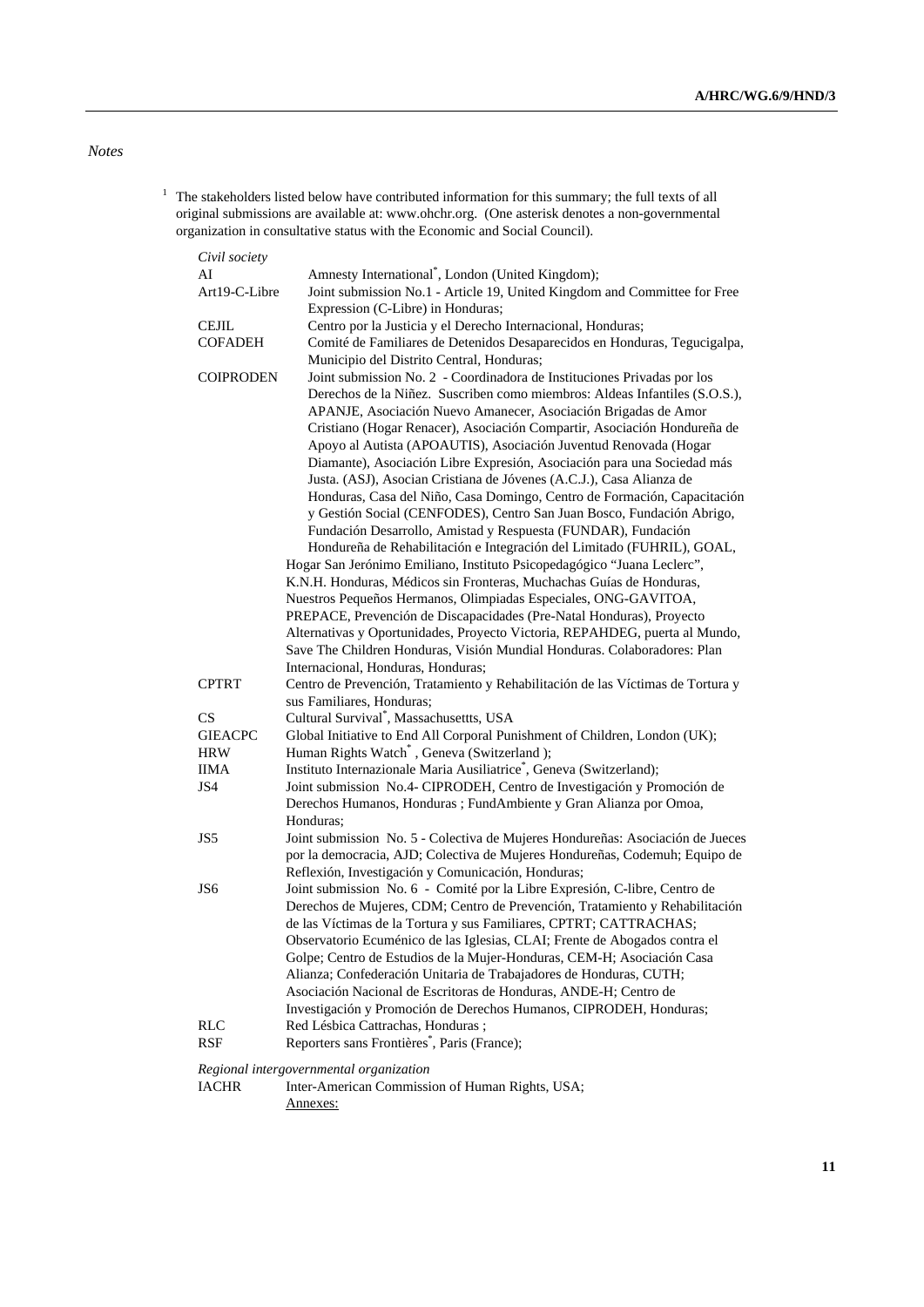- 1. Report No. 28/06, Petition 721-00, Rigoberto Cacho Reyes, Honduras, March 14, 2006.
- 2. Report No. 78/08, Petition 785-05, Rafael Arturo Pacheco Teruel et al, Honduras, October 17, 2008.
- 3. Report No. 29/06, Petition 906-03, Garifuna Community of "Triunfo de la Cruz" and its members, March 14, 2006.
- 4. Report No. 30/06, petition 2570-02, Nasry Javier Ictech Guifarro, Honduras, March 14, 2006.
- 5. Report No. 118/06, petition 848-04, Ángel Pacheco León, Honduras, October 26, 2006.
- 6. Report No. 121/09, petition 1186-04, Opario Lemonte Morris et al. (Miskito divers), Honduras, November 12, 2009.
- 7. Report No. 63/10, petition 1119-03, Garifuna Community of Punta Piedra and its Members, Honduras, March 24, 2010.
- 8. Honduras: Derechos Humanos y Golpe de Estado, 30 Diciembre 2009.
- 9. Precautionary Measures Granted by the Commission during 2009.
- 10. Inter-American Court of Human Rights, Case of Kawas- Fernández v. Honduras, Judgment of April 3, 2009 (Merits, reparations and costs).
- 11. Order of the IA Court of Human Rights of August 5, 2008, Monitoring Compliance with Judgment, Case of Servellón- Garcia.
- 12. Inter-American Court of Human Rights, Case of Servellon-Garcia et al. v. Honduras, Judgment of September 21, 2006 (Merits, reparations and costs).
- 13. Report No. 39/07, Petition 1118-03, Garifuna Community of Cayos Cochinos and its Members, Honduras, July 24, 2007.
- $2$  CPTRT, page 5.
- 3 IACHR, annexe 8, Executive Summary, paragraph 2.
- 4 IACHR, annexe 8, Executive Summary, paragraph 3.
- 5 IACHR, annexe 8, Executive Summary, paragraph 4.
- 6 OEA/Ser.L/V/II. Doc. 55, 30 December 2009. Honduras: Human Rights and the Coup d'État.
- 7 IACHR, annexe 8, Executive Summary, paragraph 5.
- <sup>8</sup> IACHR, annexe 8, Conclusions, paragraph 551. See also paragraphs 552 to 559.
- IACHR, annexe 8, Conclusions, paragraph 560.
- $10$  JS6, page 9.
- $11$  JS6, page 9.
- <sup>12</sup> JS6, page 2. See submission from IACHR, annexe 1.<br><sup>13</sup> JS6, page 2.
- 
- <sup>14</sup> CPTRT, page 2.
- <sup>15</sup> COIPRODEN, pages 1-2.
- $16$  RSF, page 2.
- $17$  HRW, page 3.
- <sup>18</sup> HRW, page 3. See also submission from the Red Lésbica Cattrachas
- <sup>19</sup> CPTRT, page 1.
- $20$  CPTRT, page 1.
- $21$  AI, page 8.
- <sup>22</sup> AI, page 2.
- $23$  AI, page 8.
- $24$  IMMA, page 5.
- <sup>25</sup> COIPRODEN, page 2.
- <sup>26</sup> COIPRODEN, page 2.
- 27 COIPRODEN, page 2.
- 28 AI, page 8.
- $^{29}$  CEJIL, page 5.
- 30 JS5, page 9.
- $31$  JS6, pages 8-9.
- <sup>32</sup> COIPRODEN, page 3.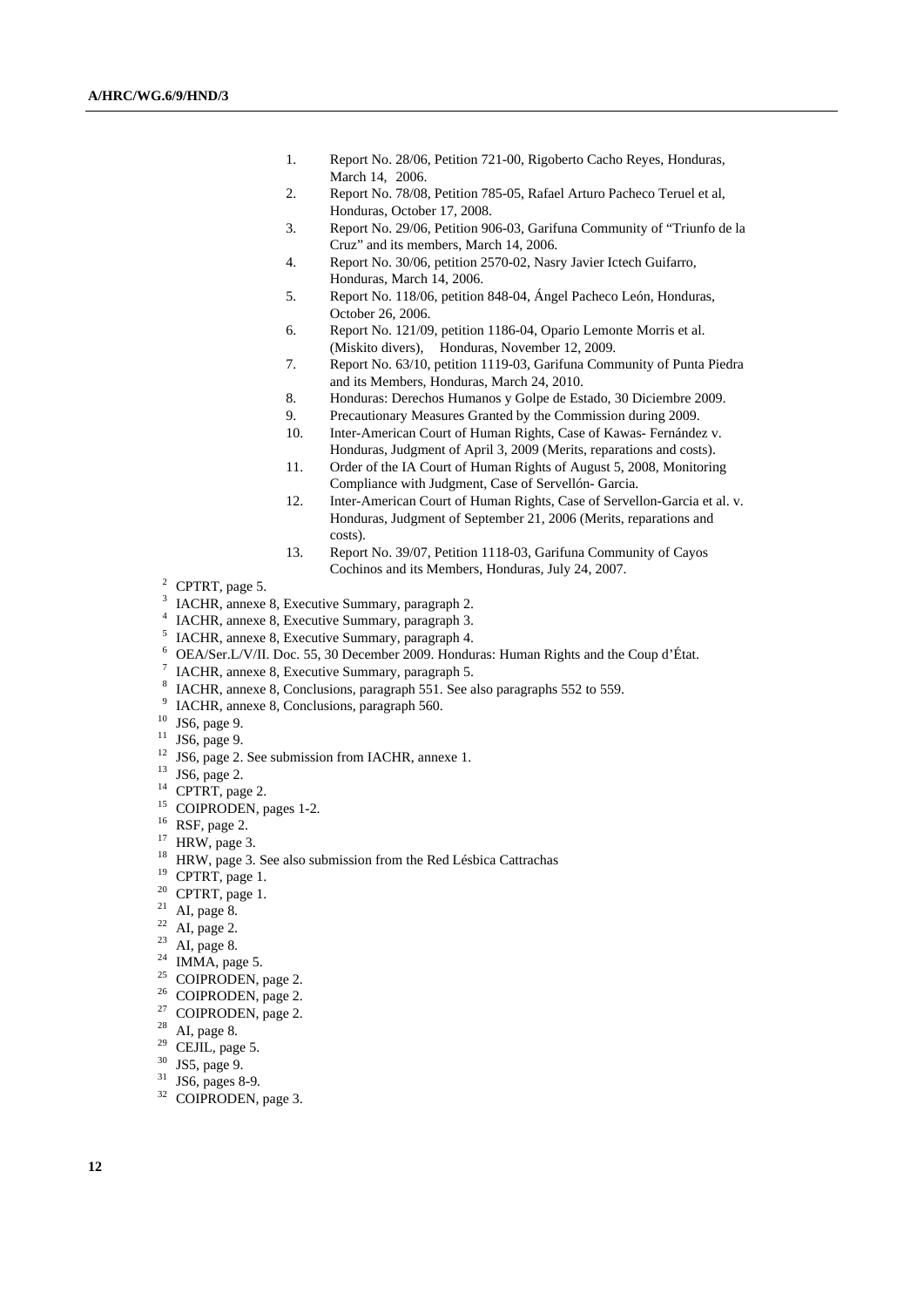- <sup>33</sup> JS6, pages 3-4. See also submissions from AI, JS5, JS6, CEJIL, HRW, RSF.<br><sup>34</sup> JS6, pages 3-4. See also submission from IACHR, annexe 9.<br><sup>35</sup> JS6, pages 3-4.
- 
- 
- 
- <sup>36</sup> JS6, pages 3-4. See also submission from IACHR, annexe 9.<br><sup>37</sup> AI, pages 3-4. See submission for cases cited. See also submission from IACHR, annexe 9.<br><sup>38</sup> AI, page 8.
- 
- $39$  JS6, pages 4-5. See also submission from IACHR, annexe 9.<br>40 JS6, pages 4-5.
- 
- <sup>41</sup> JS6, pages 4-5.
- 
- 
- <sup>42</sup> JS6, pages 4-5. See also submission from IACHR, annexe 12.<br><sup>43</sup> CEJIL, page 3.<br><sup>44</sup> COFADEH, pages 1-2. See submission for cases cited. See also submission JS6.
- 
- <sup>45</sup> COFADEH, page 3. See also submission JS6.<br><sup>46</sup> JS1, pages 1-2. See submission for cases cited. See also submissions from JS6 and AI.<br><sup>47</sup> CPTRT, page 2. See also submission JS6.<br><sup>48</sup> CPTRT, page 2. See also submissio
- 
- 
- 
- 50 CPTRT, page 4.
- 
- <sup>51</sup> CPTRT, page 4.<br><sup>52</sup> CPTRT, page 4. See also submission from CEJIL.
- $^{53}$  HRW, page 3. See also submission from the Red Lésbica Cattrachas  $^{54}$  JS6, page 3.
- 
- 55 JS6, pages 8-9.
- <sup>56</sup> COIPRODEN, page 4. See also submissions from JS6, CEJIL.<br><sup>57</sup> IMMA, pages 4-5.
- 
- <sup>58</sup> GIEACPC, page 2.
- $^{59}$  GIEACPC, page 2. See also submission from IMMA and COIPRODEN.  $^{60}$  GIEACPC, page 2.
- 
- <sup>61</sup> GIEACPC, page 2.
- 62 COIPRODEN, page 8.
- 63 COIPRODEN, page 9.
- 64 RLC, pages 1-5. See submission for cases cited.
- <sup>65</sup> HRW, page 2. See also submission from the Red Lésbica Cattrachas, JS6 and IACHR, annexe 9.<br><sup>66</sup> HRW, page 4.
- 
- $67$  HRW, page 2.
- $68$  IMMA, page 5.
- $69$  IMMA, page 5.
- 70 AI, page 7. See also submission from IACHR, annexe 9.
- $71$  RSF, page 2.
- $72$  AI, pages 6-7. See submission for cases cited.<br> $73$  CPTRT, page 5.
- 
- $74$  CPTRT, page 5.
- $75$  CPTRT, page 5.
- 76 JS5, page 8.
- 77 JS5, page 8.
- $78$  JS6, page 6.
- 
- $^{79}$  JS6, page 2. See also submission JS5.<br><sup>80</sup> CPTRT, page 5. See also submission JS6.
- $81$  JS6, pages 1, 2, 6,7. See also submission from AI.
- 82 JS6, pages 1-2.
- 83 HRW, page 4. See also submission from IACHR, annexe 12.
- 84 IMMA, page 5.
- 85 CEJIL, page 2.
- 86 AI, page 7.
- 87 AI, page 8.
- 88 JS1, page 2. See submission for cases cited. See also submission JS6 and IACHR, annexe 9.